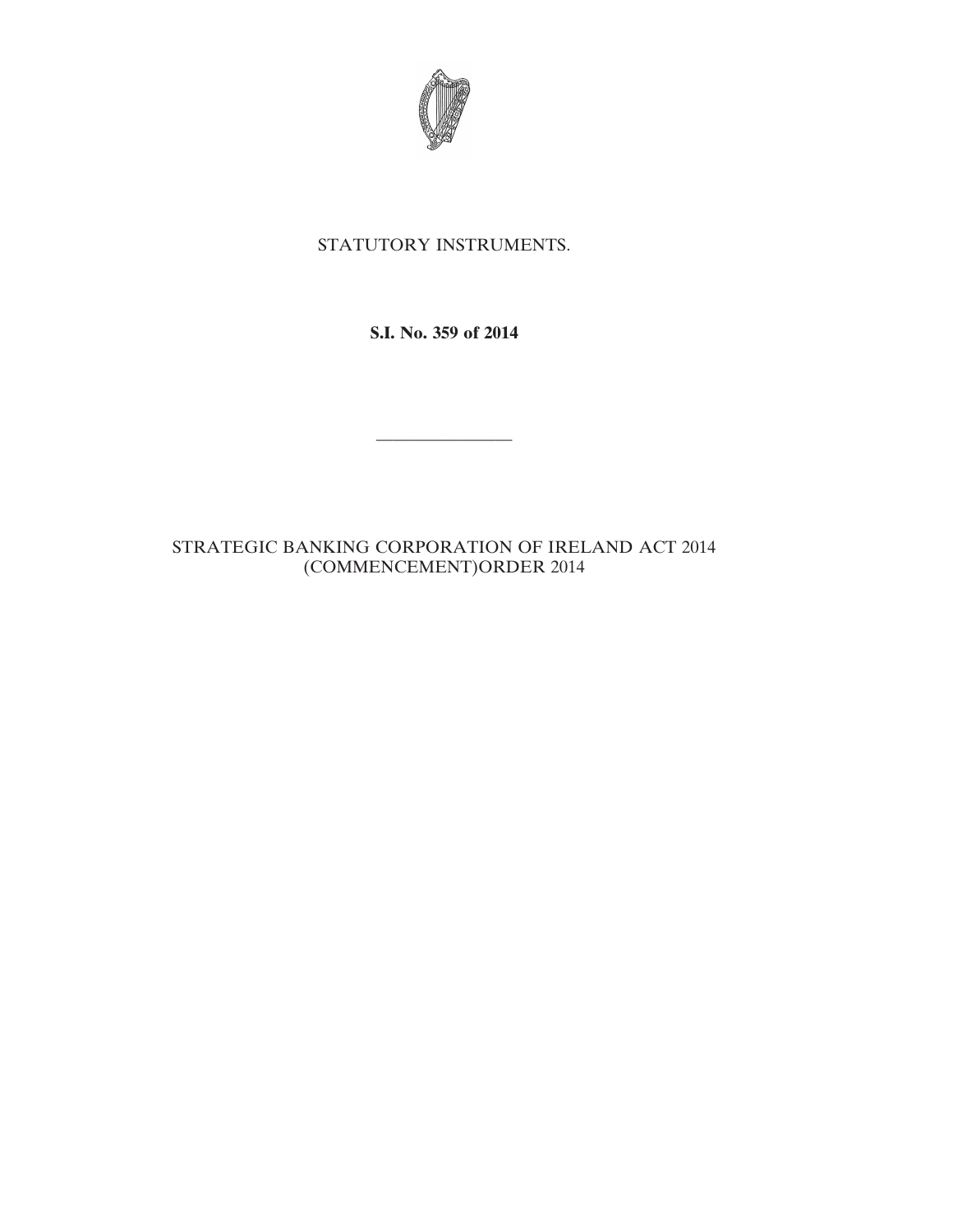## STRATEGIC BANKING CORPORATION OF IRELAND ACT 2014 (COMMENCEMENT)ORDER 2014

I, MICHAEL NOONAN, Minister for Finance, in exercise of the powers conferred on me by section 1(2) of the Strategic Banking Corporation of Ireland Act 2014 (No. 22 of 2014), hereby order as follows:

1. This Order may be cited as the Strategic Banking Corporation of Ireland Act 2014 (Commencement) Order 2014.

2. The day appointed as the day on which the Strategic Banking Corporation of Ireland Act 2014 (No. 22 of 2014) (other than section 12) comes into operation is 28th July 2014.



GIVEN under my Official Seal, 28 July 2014.

> MICHAEL NOONAN, Minister for Finance.

*Notice of the making of this Statutory Instrument was published in "Iris Oifigiúil" of* 1*st August*, 2014.